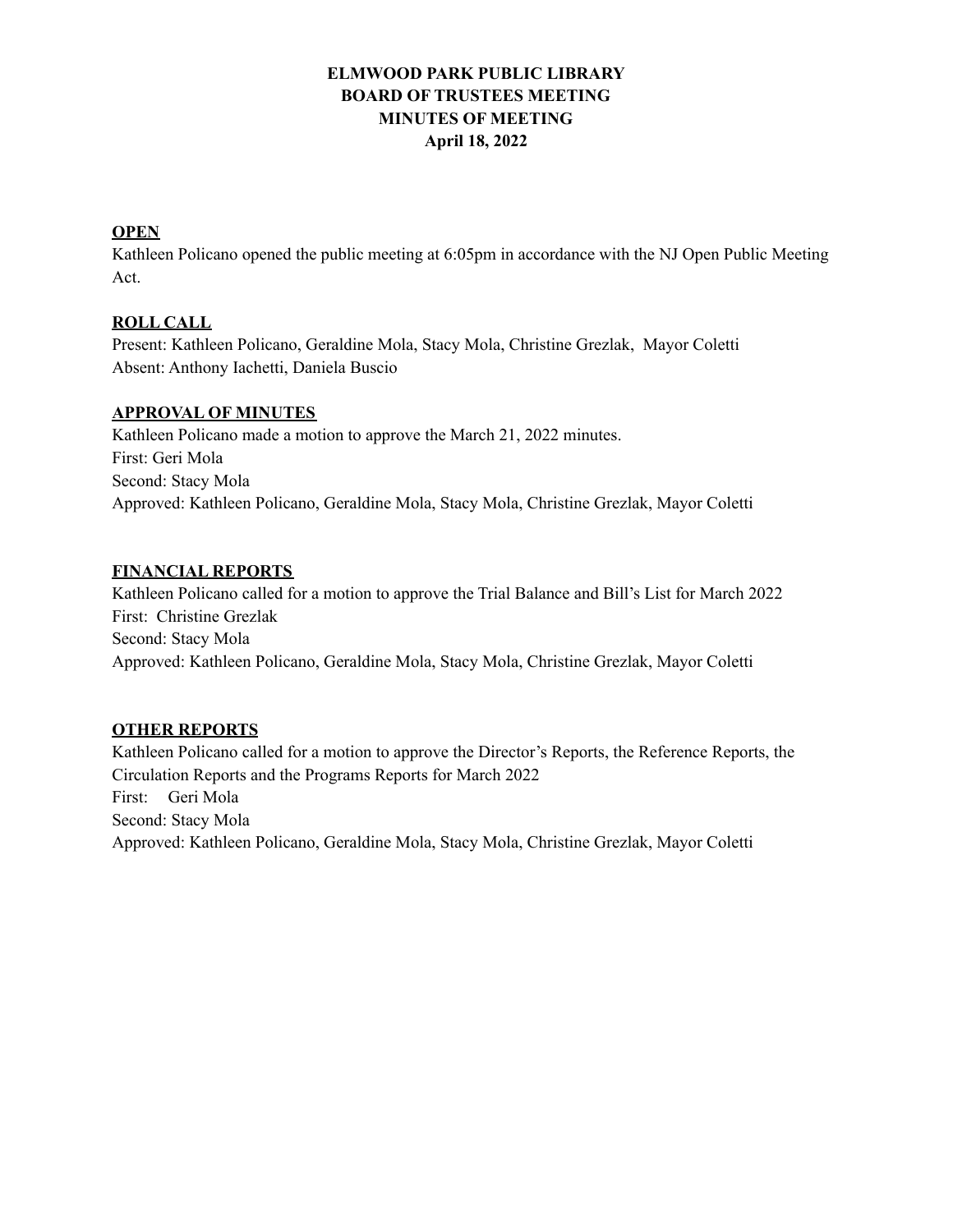### **ITEMS FOR DISCUSSION**

- 1. **Resolution and vote: 2022 Budget:** The board discussed the budget and Kathleen Policano called for a motion to table the 2022 budget until the May 2022 Board Meeting. First: Geri Mola Second: Christine Grezlak Approved:Kathleen Policano, Geraldine Mola, Stacy Mola, Christine Grezlak, Mayor Coletti
- **2. Resolution and vote: Unattended Child Policy:** The board discussed the unattended child policy and Kathleen Policano called for a motion to table the Unattended Child Policy until the May 2022 Board Meeting. First: Stacy Mola Second: Geri Mola Approved:Kathleen Policano, Geraldine Mola, Stacy Mola, Christine Grezlak, Mayor Coletti

#### **OTHER ISSUES**

Kathleen Policano asked about the Grand Opening: What are we planning to do, when are we planning to do it and asked Jennifer if Anthony Iachetti (absent from the meeting) had given a date in reference to her interest in using the high school's marching band for the event. Geri asked what they were going to be doing, stating how some prior suggestions sounded like a carnival. In reference to a suggested May date for the event, Mayor Colletti suggested that after the past few tough years, that more time should be taken in planning for the event to make it classy, and recommended that a committee be formed to discuss the opening and present their ideas at the May meeting. Mayor Coletti nominated Geri Mola to head the committee based on her prior success of the 75th and 100th anniversary events for the town. Kathleen Policano asked if anyone else wanted to volunteer to be part of the committee and it was stated that the board as a whole would participate and Geri Mola would chair the committee. The prior suggested date for the beginning of May was not suitable for several reasons and Mayor Coletti suggested that September would suit better to get the best results. It was suggested that the event be termed a "dedication" as opposed to a "grand opening" since the library had already opened. Kathleen Policano stated that the event would have to be very well publicized since it would essentially be the library's hard opening. If September is the date of the opening, since schools are back, it would be a good time for classes to visit to learn how to use the public library. Geri Mola suggested finding the names and locations of past board members to involve in the event as well as diginaries. Kathleen Policano suggested having someone who is not on the library board be on the committee and asked Jean Freitag, who agreed.

It was asked how the traffic in the library has been and Jennifer Cullen said it has been good, story time and craft attendance was steady and teens were also using the library in their section. A town resident, Mr. Nurfli, sent in a thank you note for the library board stating how the library was beautiful and he thanked people for making it so.

A follow up question was asked about the windows up front that had condensation between the panes and the building fund would take care of that.

Geri Mola stated that she has been working on the CAPES request for the history/archive materials and will be submitting it soon. Geri explained what the CAPES study is, what it involves and what it would mean for the library.